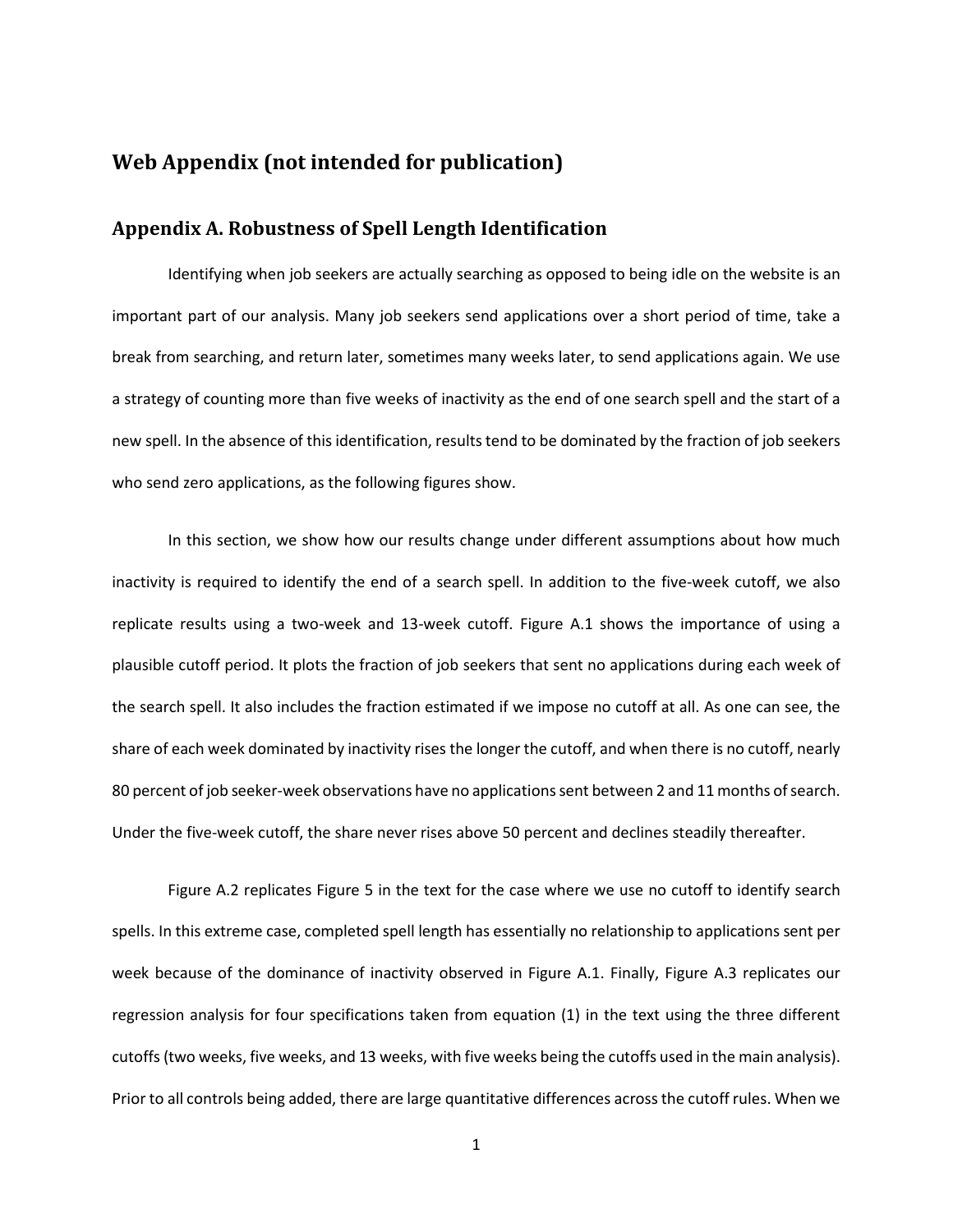add either spell length or job seeker fixed effects, however, the results are similar regardless of the cutoff used. In all cases, applications per week decline with search duration.



Note: Figure plots the fraction of jobseeker-week observations with zero applications sent that week, based on different assumptions on the end of a job seeker's search spell. Longer weeks of inaction reported refer to longer periods of continuous inactivity required to identify the end of a job seeker's search spell.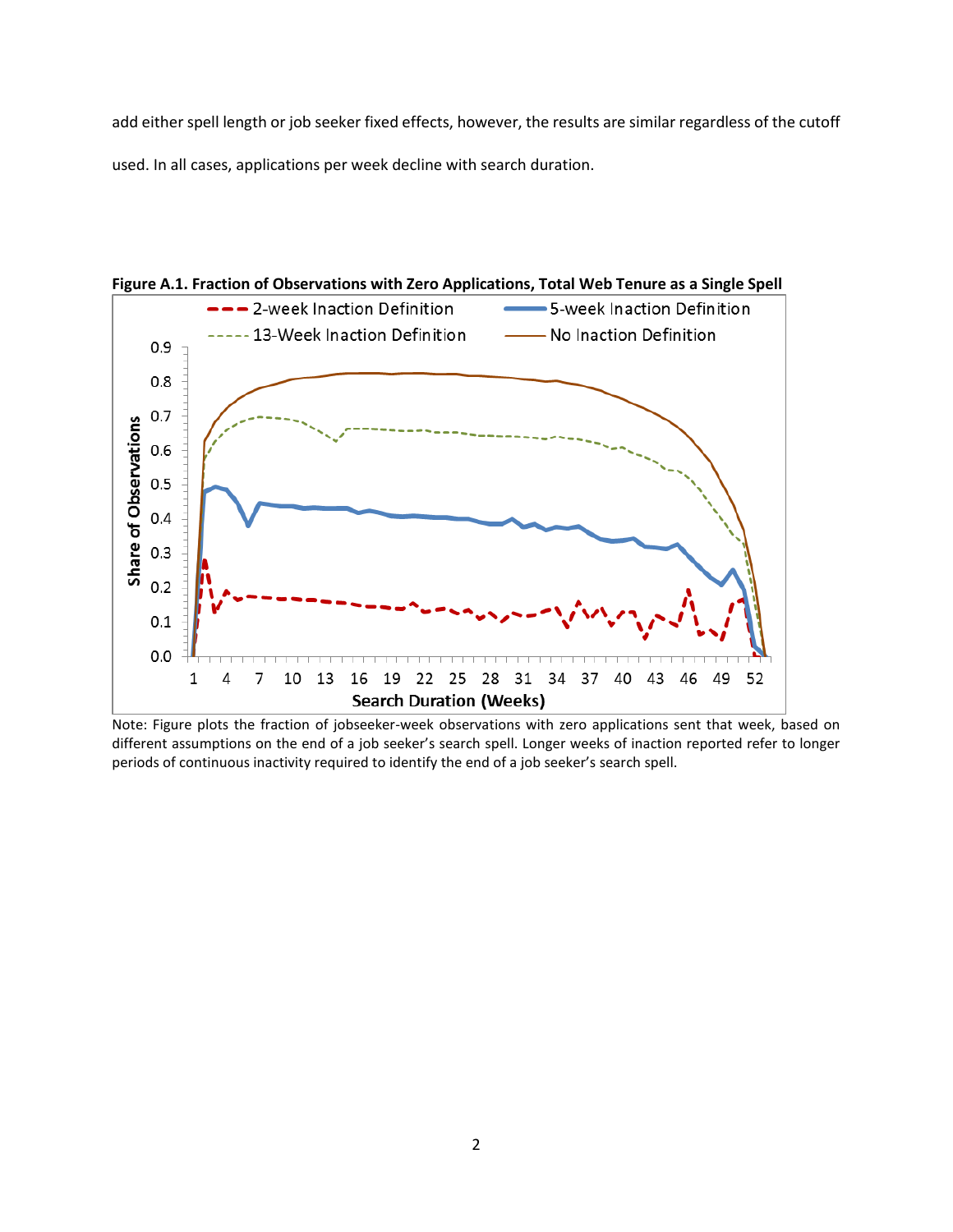

**Figure A.2. Applications per Week by Completed Spell Length, Counting all Search as a Single Spell**

Note: Figure plots applications per week for job seekers of differing completed spell lengths, based on the assumption that all search on the website is contained within a single spell.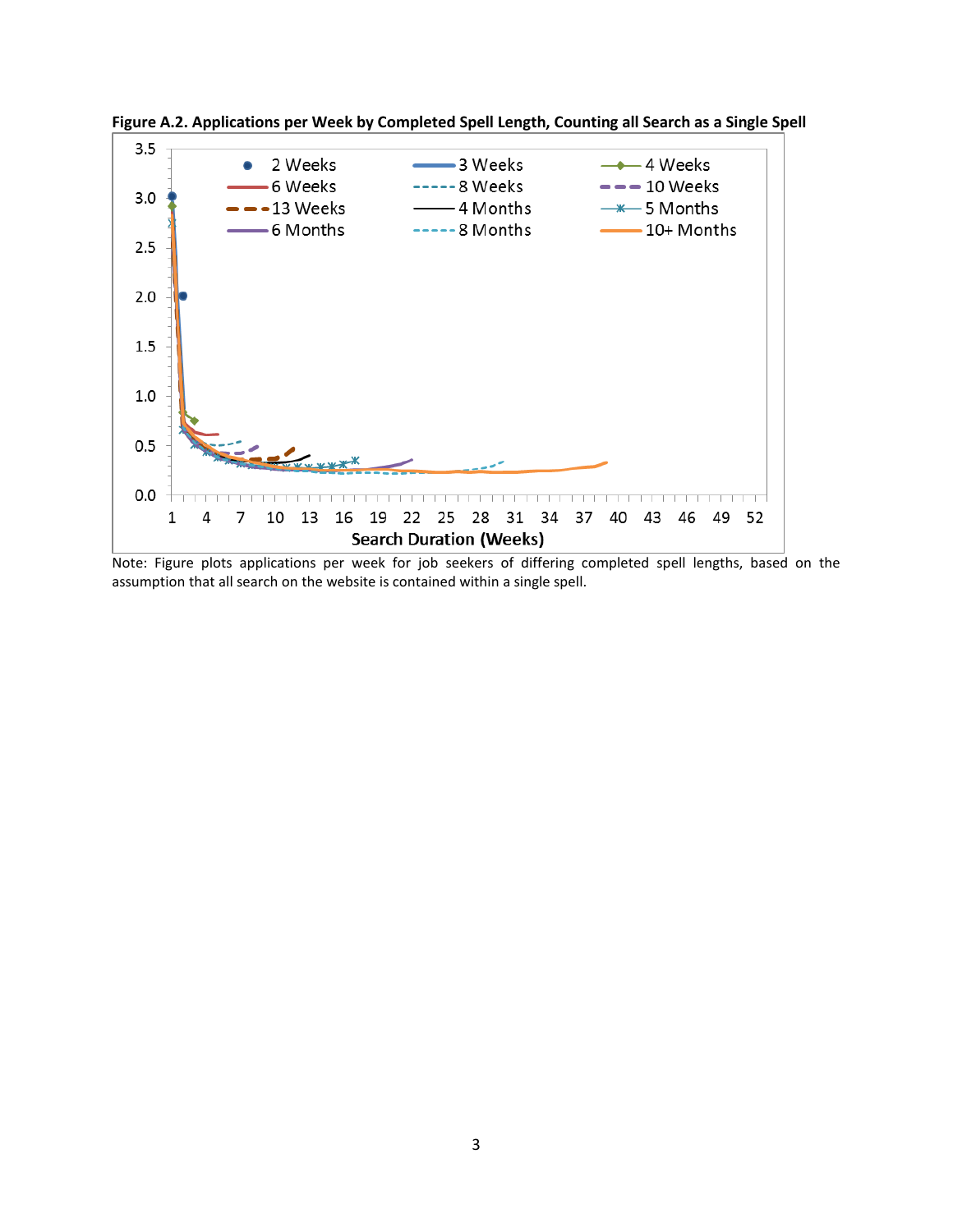

### **Figure A.3. Estimated Relation between Applications and Search Duration under Alternate Spell Length Identification Criteria**

Notes: Panels depict the estimated relationship between applications sent per week and search duration under the four different regression specifications used in the analysis of the main text, using three different cutoff criteria to identify the end of a search spell: two weeks, five weeks, and 13 weeks of inactivity on the website.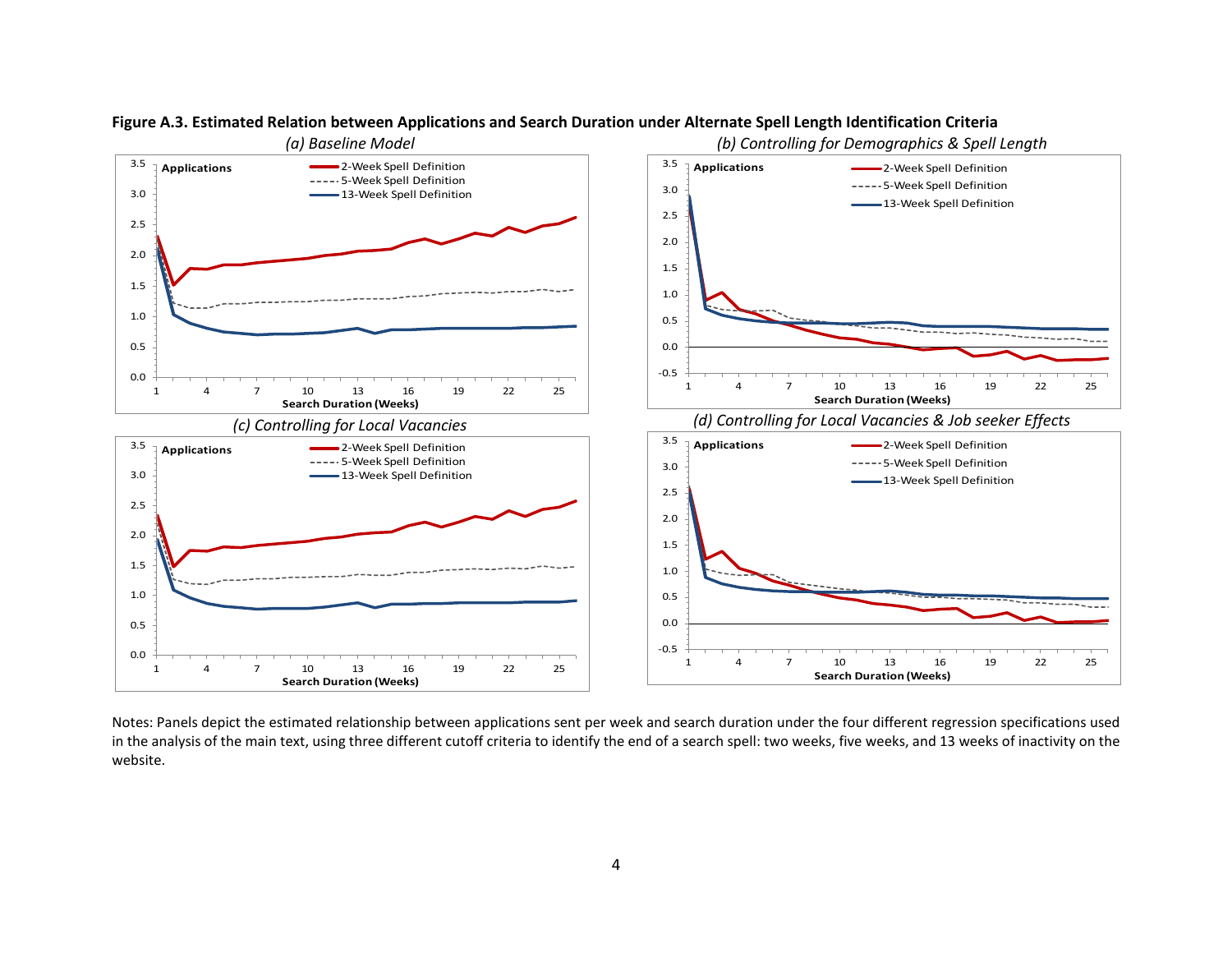#### **Appendix B. Model of Job Search with Heterogeneity in Website Preference**

We examine the robustness of our main results using a sample of "potential matches" in Section 6 of the paper. One may worry, however, that the potential match sample may still suffer from a spurious correlation between applications and search duration. Specifically, if our potential match sample contains a large number of individuals who are marginally interested in finding a job on the website (for example, because they have found a job on the website through a pure luck), one might worry that we obtain similar results in our full sample and potential match sample purely through this "luck" effect of stochastic job finding. Using a counterfactual simulation, we quantitatively evaluate such a possibility and show that pure luck in job finding cannot drive the results obtained from the potential match sample.

We do our simulation using a model of job seekers who only differ in their preference for search on the website. We assume that there are N total job seekers registered on the website. A fraction  $\theta$  of these job seekers is what we refer to as "marginally attached" to the website. That is, they search both on the website and through other methods (including, potentially, other job search websites). We set  $\theta =$ 0.8, which is roughly calibrated to the large amount of attrition we see within the first week of search.<sup>[1](#page-4-0)</sup> Each job seeker sends  $n$  applications per week. To keep the exercise simple, we assume that the number of applications per week remains constant over the duration of search.<sup>[2](#page-4-1)</sup> Job seekers who search exclusively on the website send all  $n$  applications on the website. Those who are marginally attached send a fraction  $\alpha$  of their applications through the website and the remaining  $(1 - \alpha)n$  applications to job openings found outside of the website. In addition, marginally attached job seekers may quit the website entirely with probability  $\rho(t)$ , which we assume declines with search duration, t, given the sharp decline in job seekers observed in the data. We also perform the simulation under the assumption of a constant

<span id="page-4-0"></span> $1$ <sup>1</sup> The exit hazard after one week of search is 74.3 percent.

<span id="page-4-1"></span><sup>&</sup>lt;sup>2</sup> Constant search over time is assumed for simplicity given that this exercise focuses on behavior across individuals with differing completed spell lengths, and not differences within search spells.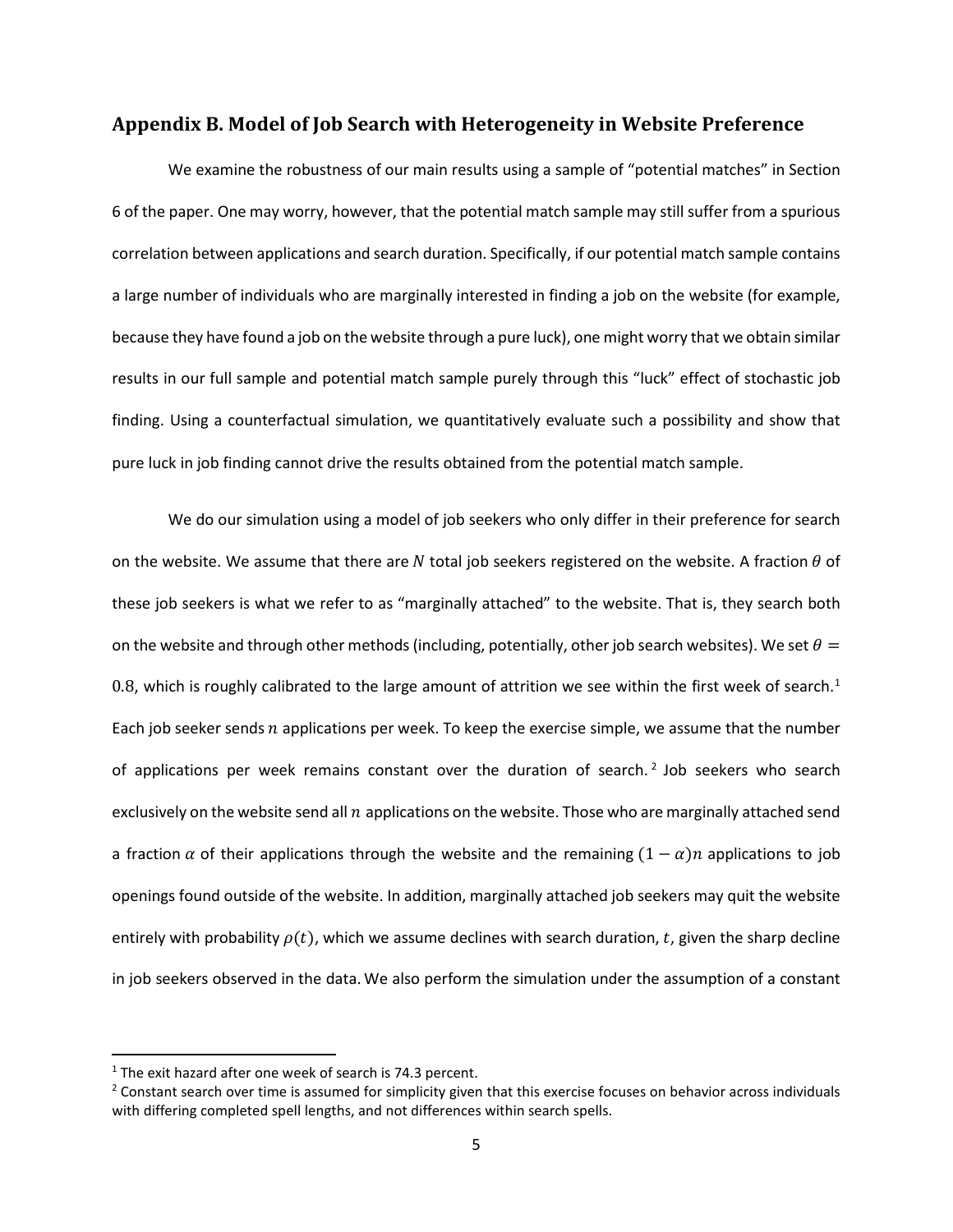quit rate, and report these results as well. All job seekers have the same probability  $f$  of having an application lead to a hire each period, regardless of whether the application was made on the website or elsewhere. Thus, the only heterogeneity among job seekers in the model is their preference for search on the website.

Given the model setup, job seekers can exit search on the website in one of three ways: 1) they can find a job on the website, 2) they can find a job through other means, or 3) they can quit searching on the website entirely. Those who are marginally attached to the website can exit through any of the three methods, but those who are committed to the website can only exit through the first method. We do not allow job seekers to quit search entirely, however. They can only change their method of search over time.

The model has three parameters,  $\{n, \alpha, f\}$  and one function,  $\rho(t)$ , that we calibrate to the data. We assume that  $n$  equals the mean number of applications sent in their first week of search by those applicants who completed spell lengths of at least 10 months. This is the highest amount of applications sent per week observed, on average, in the data, and is used since  $n$  represents the total number of applications sent using all methods in the model. We calibrate  $\alpha$  using n and the model's expression for the expected total number of applications sent in the first week,  $\theta \alpha n + (1 - \theta)n$ . We calibrate the job finding rate  $f$  to match the exit hazard of job seekers with completed spell lengths of six months or more. Given our assumption on the marginally attached, this exit hazard equals  $1 - (1 - f)^n$ . For the website quit probability, we assume that  $\rho(t) = \rho_0 / t^{\rho_0+1}$ , which allows it to decline with duration analogously to a p.d.f. of a Pareto distribution. We calibrate  $\rho_0$  by equating the probability of exit after the first week to  $1 - (1 - f)^n + \theta \rho(1)(1 - f)^n$ . We then run the model on 240,000 job seekers (roughly equivalent to 5 percent of our data sample), and use the results to generate the simulated versions of Figures 5 and 9 (i.e., search effort and duration by completed spell length). In the simulated data, the potential match sample is the subset of job seekers who find a job through an application on the website. This sample will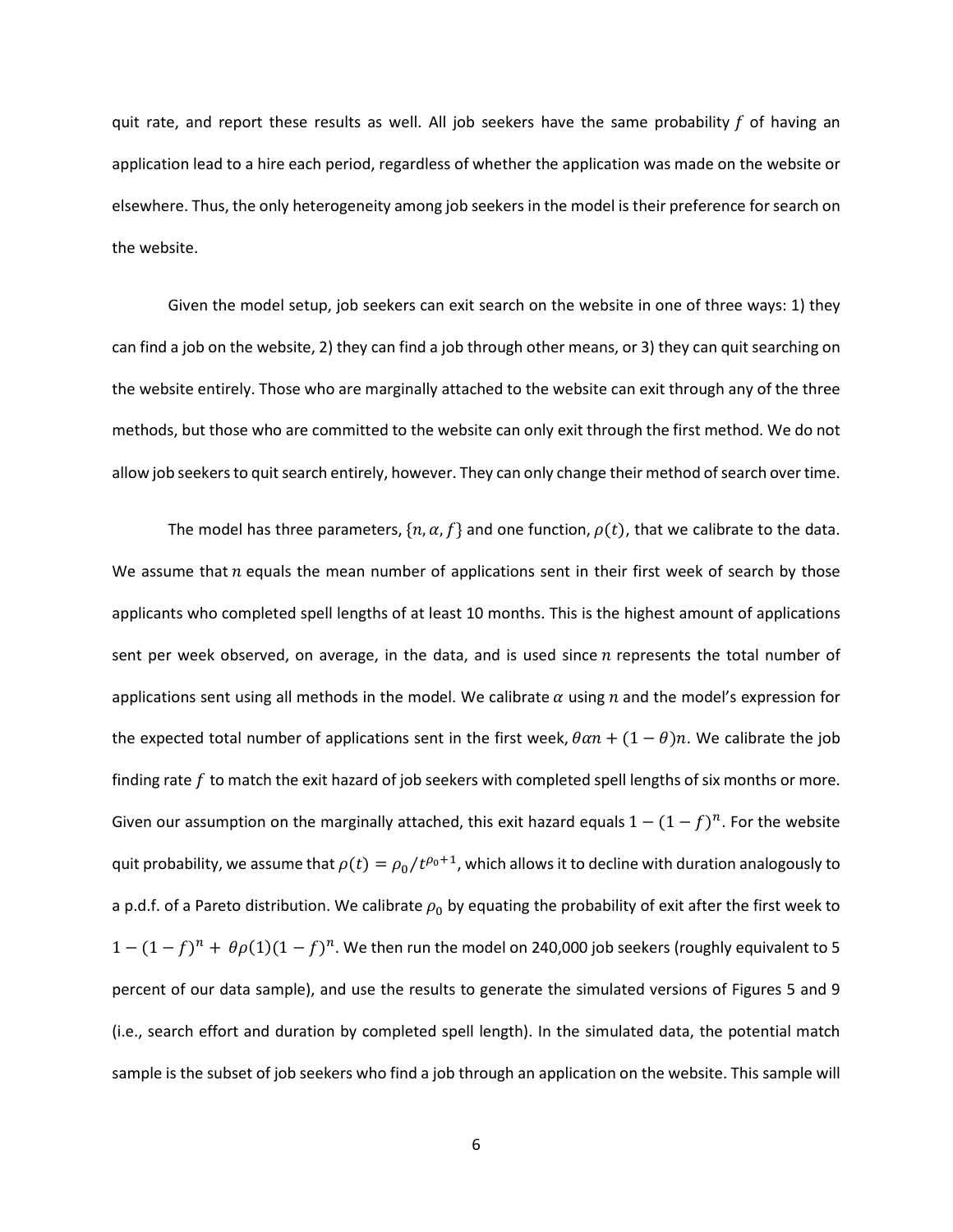include those who were committed to search on the website and those who were marginally attached but managed to find a job through the website anyway.

The results of the exercise are in Figure B.1. The left panel shows the simulated applications per week for the full sample of simulated job seekers (analogous to Figure 5 in the main text) and the right panel shows the simulated applications for those who found a job on the website (analogous to Figure 9 in the main text). The simulation shows clear differences in applications per week by spell length between the full sample and the simulated sample. These differences are concentrated among the short-duration job seekers. These job seekers send much fewer applications per week than long-duration job seekers in the full sample, but essentially the same amount of applications per week in the potential match sample.

Intuitively, the marginally attached do not make up enough of the potential match sample to create much in the way of differences in application behavior (on the website) by completed spell length. Given the assumptions necessary for initial fraction of the marginally attached to be consistent with the declining application rates observed in the data, and an exponentially declining website quit rate, the marginally attached exit the website without finding a job and do so fairly quickly. This has two implications. First, relatively few of them find work on the website, leading to a small representation in the potential match sample. Second, many of them exit the website within the first few weeks (either through attrition or job finding elsewhere). Thus, they are concentrated within the short-duration job seekers. As a result, there is only a small difference in application behavior between the long-duration and short-duration job seekers within the potential match sample when the only thing that differentiates job seekers is their preference for search on the website. We can relax the assumption that the quit rate declines exponentially with duration, which we do in Figure B.2. That is, we assume that  $\rho(t) = \rho_0$ . Under the assumption of a constant quit rate, the inverse of average spell length equals  $1 - (1 - f)^n$  +  $\theta \rho_0 (1 - f)^n$ . All other calibrated parameters remain the same as in the text.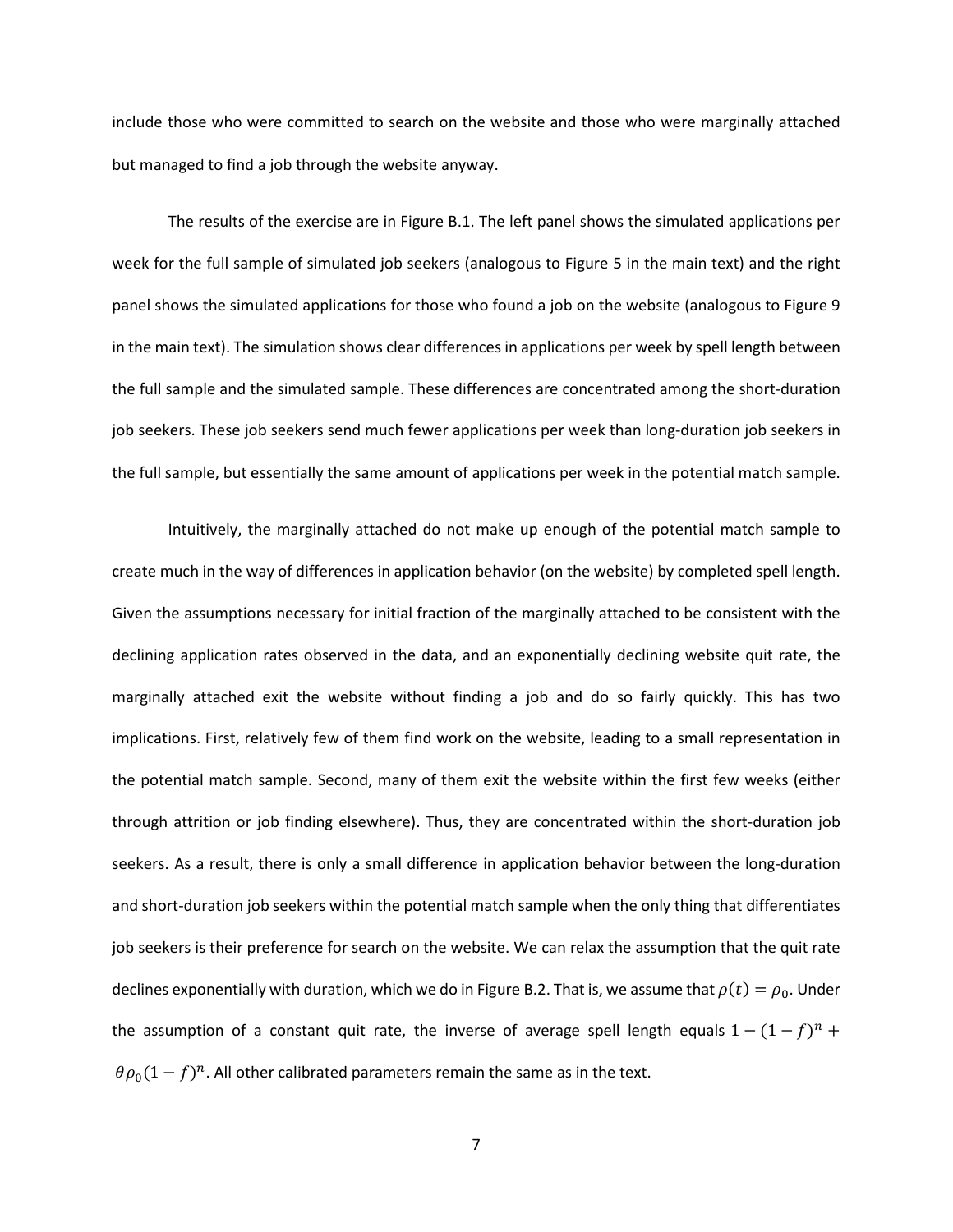As one can see in the figure, the results are qualitatively similar to those in Figure B.1, though there is greater spread in the average number of applications by completed spell length. This is because there are relatively more of the marginally attached that remain on the website initially, but they are also relatively more likely to quit the website later in their search spell. Despite this, the subsample of potential matches (right panel) still shows considerably less dispersion across spell lengths than the full sample (full panel). If our results were driven only by individuals dropping out of searching on the website, both versions of our simulation suggest that we should see less dispersion in the potential match sample when compared with the full sample. In the data, however, we find essentially the same patterns in both samples, which we interpret as suggesting that our main results are not driven by exits that are based primarily on tastes for search on the SnagAJob.com website.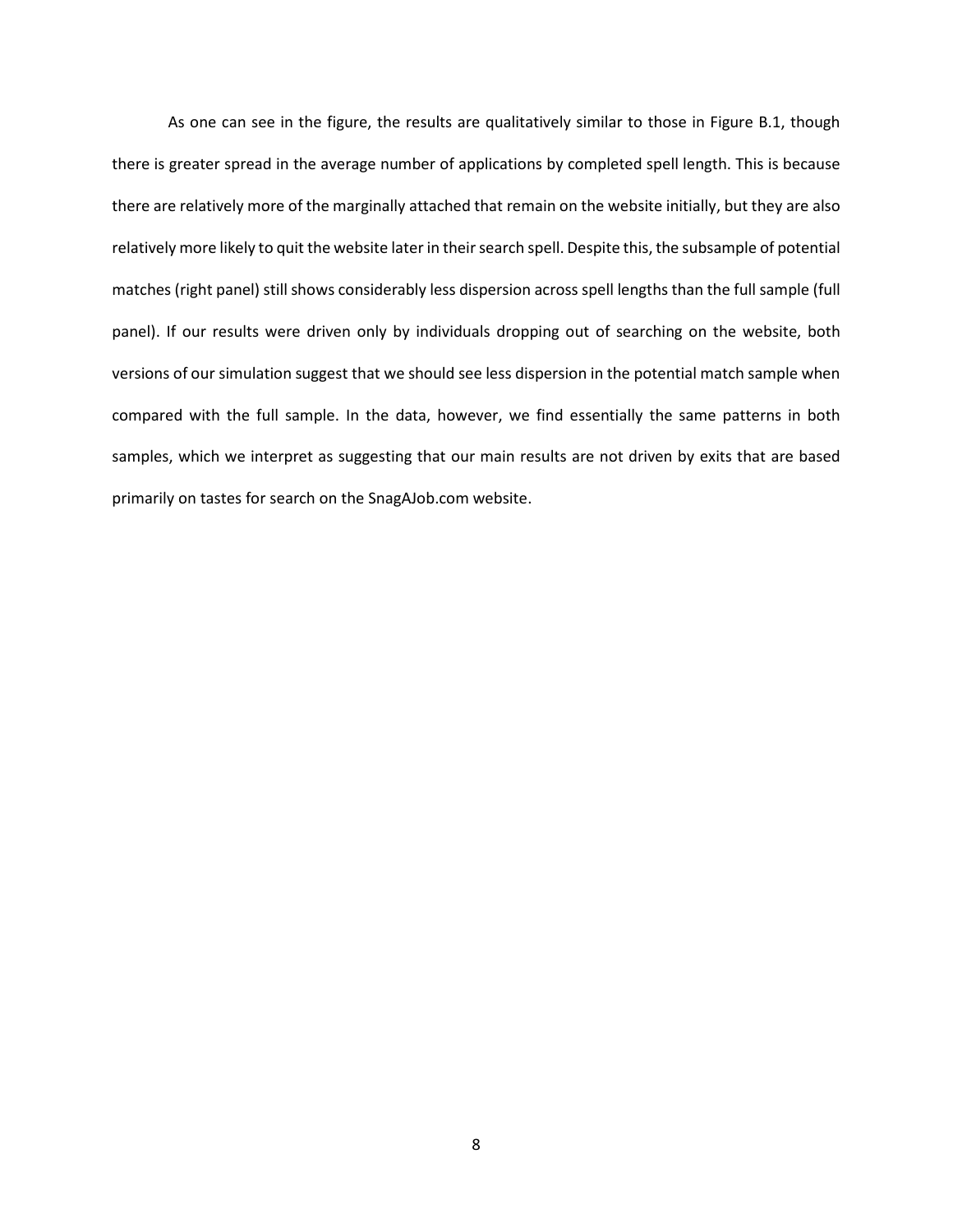#### **Figure B.1. Simulated Application Behavior by Completed Spell Length, Heterogeneous Tastes for Website Search and Duration-Dependent Exit Rate**



Notes: Figure shows the estimated (unconditional) relationship between applications per week and duration of search separately for job seekers based on the total length of their search spell using a simulated sample of job seekers calibrated to the empirical distribution of job seekers in our website sample. The left panel reports the estimates for all simulated job seekers, while the right panel reports the estimates for simulated job seekers who found employment through the website. Only selected spell lengths are reported.

## **Figure B.2. Simulated Application Behavior by Completed Spell Length, Heterogeneous Tastes for Website Search and Constant Exit Rate**



Notes: Figure shows the estimated (unconditional) relationship between applications per week and duration of search separately for job seekers based on the total length of their search spell using a simulated sample of job seekers calibrated to the empirical distribution of job seekers in our website sample. The left panel reports the estimates for all simulated job seekers, while the right panel reports the estimates for simulated job seekers who found employment through the website. Only selected spell lengths are reported.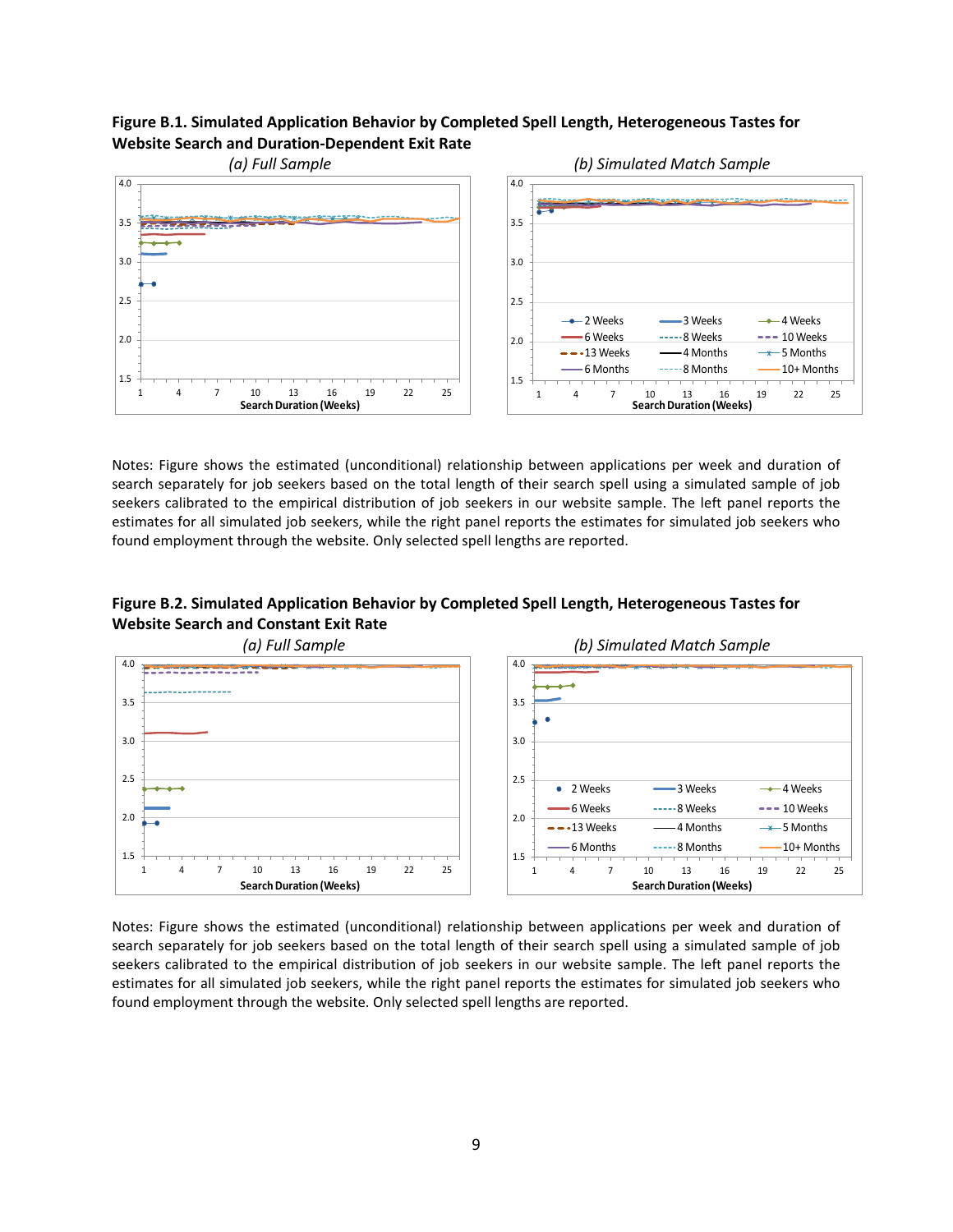## **Appendix C. Additional Results**

#### *Comparability to Published Data*

In this section we examine how comparable the SnagAJob.com sample of job seekers is to the unemployed, and those in the labor force more broadly, as measured by the Current Population Survey (CPS). Much of our analysis is related to a companion review article (Faberman and Kudlyak, 2016). Table C.1 compares our job seeker sample to the CPS unemployed and labor force samples for respondents pooled between September 2010 and September 2011. Our sample has a disproportional number of younger, minority, and less-educated job seekers relative to the labor force in the CPS. The demographic composition of our sample is closer to the demographic composition of the pool of unemployed, though it still over-represents the young and those with at least a college degree. A key difference between our sample and the pool of unemployed in the CPS is that our sample has a majority of female job seekers (56.9 percent) while the unemployed in the CPS are mostly male.

Table C.2 compares the resulting distribution of search durations in our sample with the distribution of unemployment durations within the Current Population Survey (CPS). We use a cross section of job seekers during the CPS reference week of July 2011 for consistency with the CPS sample timing. As can be seen from the table, the average duration of the first search spell on the website is shorter than the duration of unemployment from the CPS. This occurs because the duration of the search on the website does not correspond to the notion of the duration of unemployment from the CPS. First, the job seekers in the sample include not only unemployed but also the employed and those who could have reported themselves as out of the labor force but still searched for work (e.g., retired individuals). Second, the unemployed job seekers might begin searching on the website a few weeks into their unemployment spell. Finally, the CPS unemployment duration measure faces issues with individuals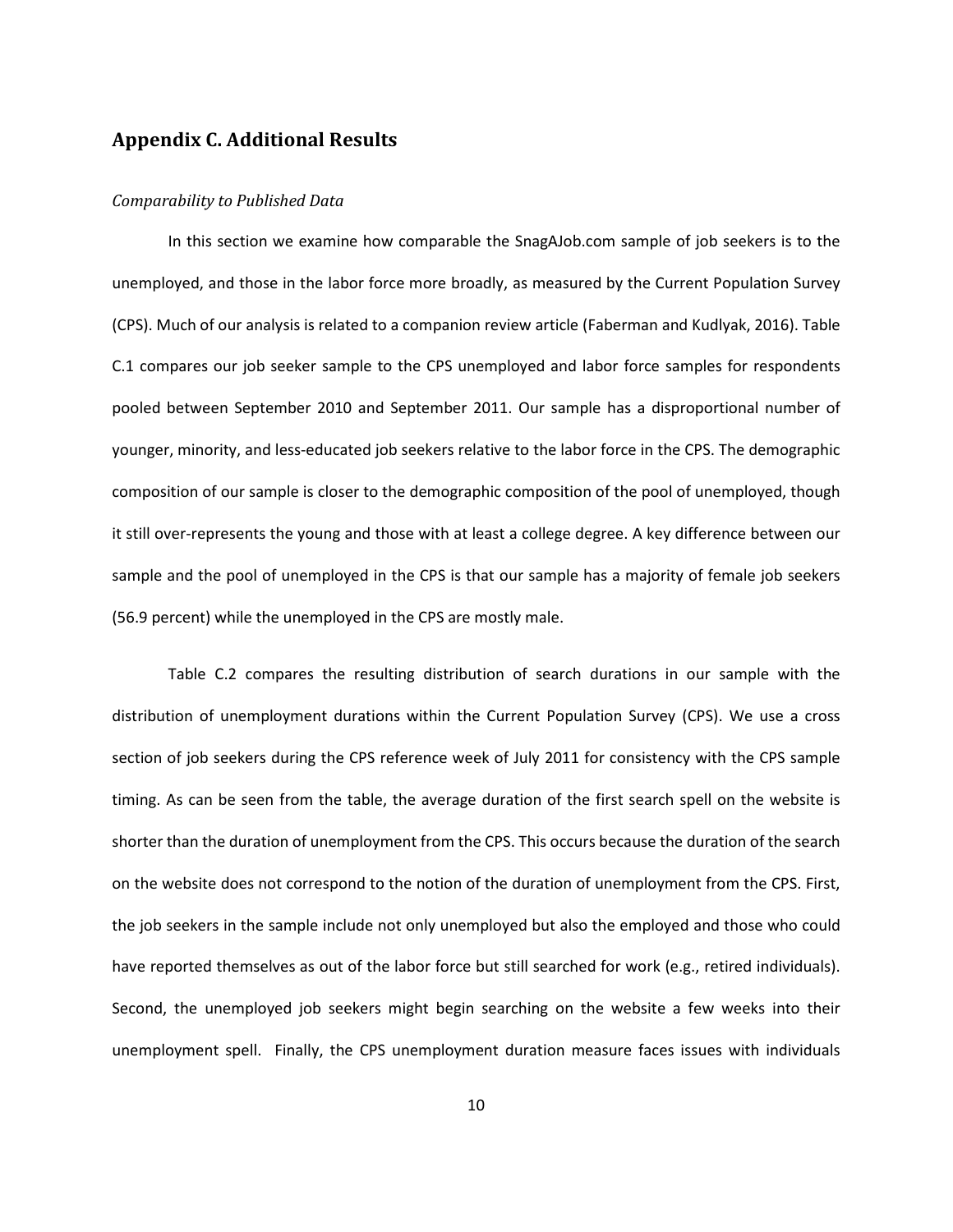transitioning between being unemployed and out of the labor force, i.e., unemployed respondents may report their total time of non-employment as their unemployment duration, despite periods when search did not occur. Nevertheless, it is useful to understand how our measure of job seeker search spells compares with the search spells of the unemployed. From Table C.2, it is clear that the website has many more short-duration job seekers and much fewer long-duration job seekers relative to the unemployed in the CPS.

#### *Additional results*

Figure C.1 shows the distribution of search duration for our sample of website job seekers in July 2011. Mean vacancy duration is 6.5 weeks (Table 2 in the main text), but over 21 percent of job seekers are on the website for only one week, with 43 percent on the website for one month or less. Nearly twothirds of all vacancies are filled within three months, with only 15 percent of vacancies lasting six months or more.

Figures C.2 and C.3 examine the robustness of our main results. In Figure C.2, we examine whether the second and subsequent search spells on the website, identified using the five-week cutoff, exhibit qualitatively similar application behavior as the one documented for the first search spell after registration on the website. In doing so, we identify job seekers with two or more spells and stack the job seeker-week observations of these spells with the first-spell observations of our main sample. We then replicate our regression analyses based on equation (1) from the main text on the stacked panel, including dummy variables for the spell number and interactions between the spell number and the current duration of the spell. We identify a second spell for about 17.3 percent of job seekers, a third spell for 4.0 percent of job seekers, and a fourth or higher spell for about 0.9 percent of job seekers. In the regression analysis, we use a single dummy variable for the fourth and subsequent spells because of the relatively small sample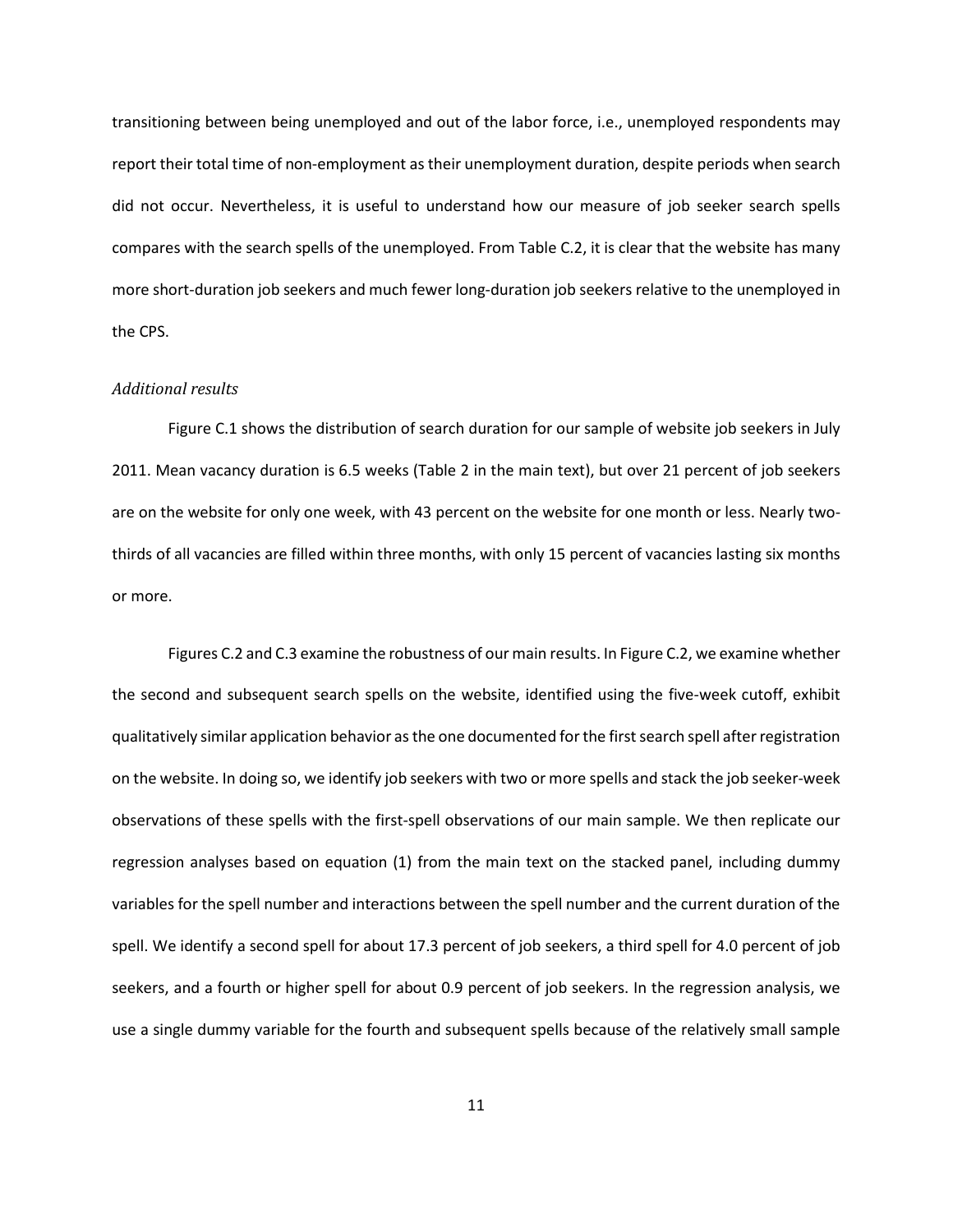size for this group of job seekers and the fact that later spells are increasingly right-censored given the one-year length of our sample period.

Figure C.2 shows the results using our baseline specification and the full specification that includes additional controls for jobseeker fixed effects and the number of incumbent and newly-posted vacancies active in the metropolitan area. $3$  The figure shows that the later search spells all exhibit a declining number of applications per week over their duration. In fact, their patterns are nearly identical to those one observes for the first spell. The evidence confirms the robustness of our results, and rejects a hypothesis that the observed decline in applications per week in our main results is the consequence of increasingly efficient search by job seekers that learn how to use the website over time.

Finally, Figure C.3 replicates the exercise from Figure 5 of the main text using different subsets of the data. One may be concerned that our results are an artifact of how we define search spells. As we discuss in the main text, there are reasons to believe that this cannot be the case. Nevertheless, we replicate the exercise from Figure 5 using only the job seeker-week observations where at least one application was sent. The results in the left panel of Figure C.3 show that our main result—that longerduration job seekers exert more effort throughout the duration of search—holds. We also restrict our sample to those that we identify as non-employed. In this case, the results are nearly identical to those observed in Figure 5.

<span id="page-11-0"></span> $3$  We report the estimates for the first three spells given the noisy nature of the estimates for the fourth and subsequent spells.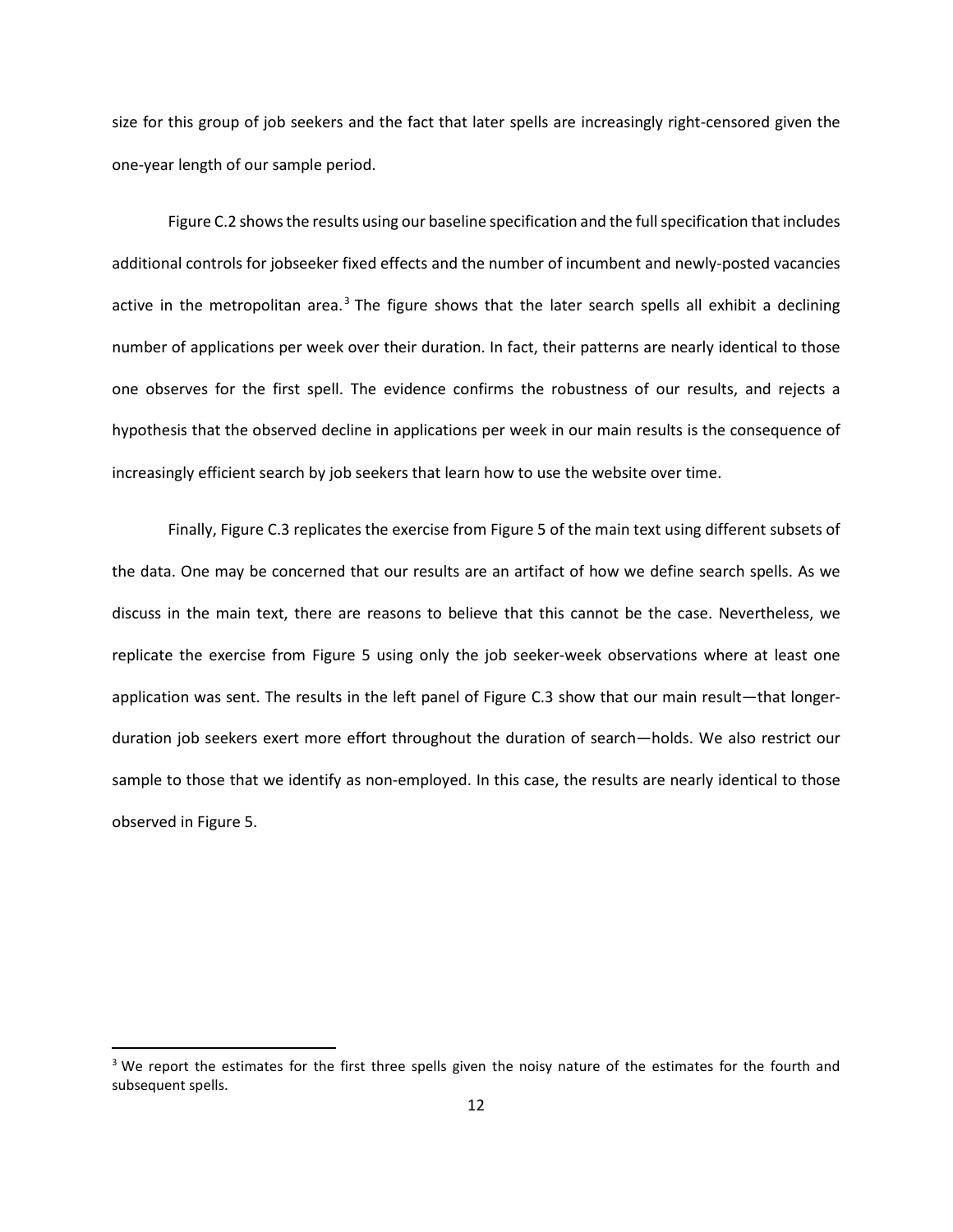|                                      | <b>Share of Website Job seekers</b> |              |               |                   |                       |  |  |  |
|--------------------------------------|-------------------------------------|--------------|---------------|-------------------|-----------------------|--|--|--|
|                                      |                                     | <b>Spell</b> | <b>Spell</b>  | Share of          |                       |  |  |  |
|                                      |                                     | Length $>$   | Length $\leq$ | <b>Unemployed</b> | <b>Share of Labor</b> |  |  |  |
|                                      | All                                 | 1 week       | 1week         | (CPS)             | Force (CPS)           |  |  |  |
| Gender                               |                                     |              |               |                   |                       |  |  |  |
| Male                                 | 43.1                                | 43.2         | 43.1          | 56.3              | 53.3                  |  |  |  |
| Female                               | 56.9                                | 56.8         | 56.9          | 43.7              | 46.7                  |  |  |  |
| Age                                  |                                     |              |               |                   |                       |  |  |  |
| 16-24 Years Old                      | 52.8                                | 48.5         | 54.2          | 26.3              | 13.6                  |  |  |  |
| 25-39 Years Old                      | 26.9                                | 26.4         | 27.1          | 31.6              | 32.2                  |  |  |  |
| 40-54 Years Old                      | 15.2                                | 18.1         | 14.2          | 27.4              | 34.2                  |  |  |  |
| 55+ Years Old                        | 5.1                                 | 6.9          | 4.5           | 14.7              | 19.9                  |  |  |  |
| Education                            |                                     |              |               |                   |                       |  |  |  |
| High School or Less                  | 62.5                                | 58.4         | 63.9          | 51.0              | 37.1                  |  |  |  |
| <b>Certification or Some College</b> | 10.1                                | 11.0         | 9.8           | 19.5              | 17.1                  |  |  |  |
| <b>Associates Degree</b>             | 12.0                                | 14.3         | 11.3          | 20.0              | 10.6                  |  |  |  |
| Bachelor's Degree or More            | 15.3                                | 16.3         | 15.0          | 9.4               | 35.1                  |  |  |  |
| Race                                 |                                     |              |               |                   |                       |  |  |  |
| White                                | 50.3                                | 50.0         | 50.4          | 54.4              | 67.2                  |  |  |  |
| <b>Black</b>                         | 25.4                                | 26.1         | 25.2          | 19.4              | 11.0                  |  |  |  |
| Hispanic                             | 14.6                                | 14.2         | 14.7          | 19.2              | 14.8                  |  |  |  |
| Other                                | 9.7                                 | 9.7          | 9.7           | 6.9               | 6.9                   |  |  |  |
| Modal Occupation Applied To*         |                                     |              |               |                   |                       |  |  |  |
| <b>Health &amp; Education</b>        | 2.7                                 | 1.8          | 3.0           | <b>NA</b>         | NA                    |  |  |  |
| <b>Other Professional</b>            | 3.2                                 | 2.7          | 3.7           | <b>NA</b>         | NA                    |  |  |  |
| Food & Hospitality                   | 19.9                                | 19.0         | 20.2          | <b>NA</b>         | <b>NA</b>             |  |  |  |
| Retail                               | 54.9                                | 63.8         | 51.8          | <b>NA</b>         | <b>NA</b>             |  |  |  |
| <b>Customer Service</b>              | 2.9                                 | 2.0          | 3.1           | <b>NA</b>         | <b>NA</b>             |  |  |  |

**Table C.1. Demographic Characteristics, Website Sample and the Current Population Survey**

Notes: Table reports the share of individuals in each demographic category from our sample of website job seekers as well as the unemployed and those in the labor force, as reported in the Current Population Survey (CPS). CPS statistics are monthly averages over September 2010 to September 2011.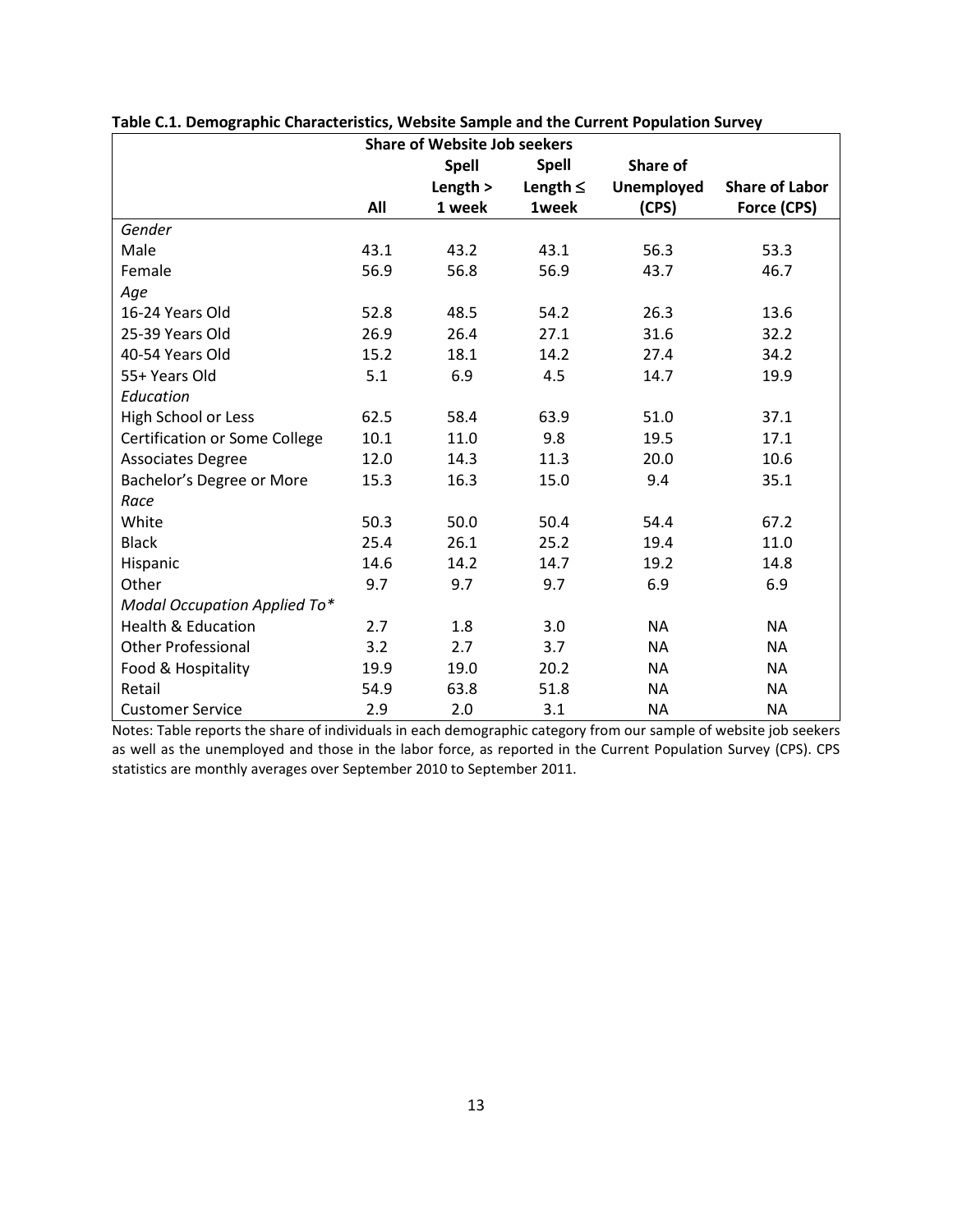|                              | <b>All Job</b> | <b>All Job Seekers</b><br>with $> 1$ | Non-Employed<br><b>Job Seekers with</b> | <b>CPS</b>        |
|------------------------------|----------------|--------------------------------------|-----------------------------------------|-------------------|
|                              | <b>Seekers</b> | <b>Application</b>                   | > 1 Application                         | <b>Unemployed</b> |
| <b>Unemployment Duration</b> |                |                                      |                                         |                   |
| Less than 5 weeks            | 72.3           | 54.2                                 | 52.5                                    | 20.5              |
| 5-14 weeks                   | 22.7           | 37.6                                 | 38.0                                    | 24.2              |
| 15-26 weeks                  | 3.7            | 6.1                                  | 7.0                                     | 12.2              |
| 27 or more weeks             | 1.2            | 2.1                                  | 2.5                                     | 43.1              |
|                              |                |                                      |                                         |                   |
| Mean duration, weeks         | 4.0            | 6.0                                  | 6.3                                     | 39.0              |
| Median duration, weeks       | 1.0            | 4.0                                  | 4.0                                     | 19.7              |
| N                            | 185,891        | 112,293                              | 67,824                                  | $\ast$            |

**Table C.2. Differences in Duration, Website Sample and Current Population Survey, July 2011**

Notes: Table reports the share of job seekers (or the unemployed, for the CPS) with an active search spell within the listed rage, with summary statistics on the duration of (incomplete) search spells included. Website data are from a cross-section of job seekers identified as actively searching during the CPS reference week of July 2011, and only include job seekers during their first identified search spell.

\* CPS statistics are from published data, which typically come from a sample of about 100,000 individuals aged 16 and over.



**Figure C.1. Distribution of Vacancy Durations, July 2011**

Note: The figure reports the fraction of vacancies active for each category. The sample excludes vacancies that begin before start of the sample period.